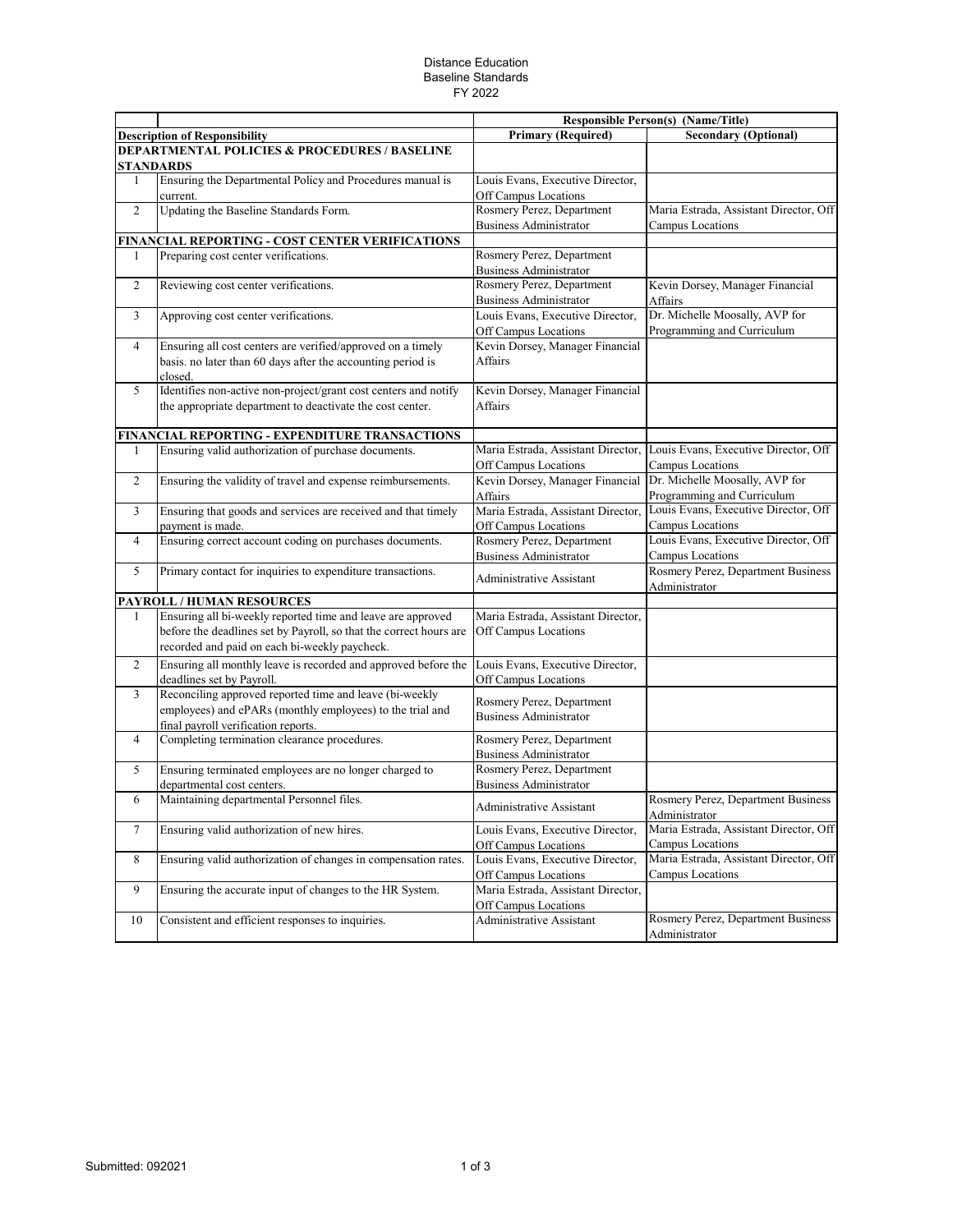## Distance Education Baseline Standards FY 2022

|                |                                                                                                                                                                                  |                                                              | <b>Responsible Person(s) (Name/Title)</b>                    |
|----------------|----------------------------------------------------------------------------------------------------------------------------------------------------------------------------------|--------------------------------------------------------------|--------------------------------------------------------------|
|                | <b>Description of Responsibility</b>                                                                                                                                             | <b>Primary (Required)</b>                                    | <b>Secondary (Optional)</b>                                  |
|                | <b>CASH HANDLING</b>                                                                                                                                                             |                                                              |                                                              |
| 1              | Collecting cash, checks, etc.                                                                                                                                                    | Administrative Assistant                                     |                                                              |
| $\overline{c}$ | Prepares Departmental Deposit Form.                                                                                                                                              | Administrative Assistant                                     |                                                              |
| 3              | Approves Departmental Deposit Form.                                                                                                                                              | Louis Evans, Executive Director,<br>Off Campus Locations     |                                                              |
| 4              | Transports deposit to the Cashiers Office.                                                                                                                                       | <b>Administrative Assistant</b>                              |                                                              |
| 5              | Preparing Journal Entries.                                                                                                                                                       | Rosmery Perez, Department<br><b>Business Administrator</b>   |                                                              |
| 6              | Verifying deposits posted correctly in the Finance System.                                                                                                                       | Maria Estrada, Assistant Director,  <br>Off Campus Locations | Louis Evans, Executive Director, Off<br>Campus Locations     |
| $\overline{7}$ | Adequacy of physical safeguards of cash receipts and<br>equivalent.                                                                                                              | Administrative Assistant                                     |                                                              |
| 8              | Ensuring deposits are made timely.                                                                                                                                               | Louis Evans, Executive Director,<br>Off Campus Locations     |                                                              |
| 9              | Ensuring all employees who handle cash have completed Cash<br>Security Procedures or Cash Deposit and Security Procedures<br>training.                                           | Louis Evans, Executive Director,<br>Off Campus Locations     |                                                              |
| 10             | Updating Cash Handling Procedures as needed.                                                                                                                                     | Louis Evans, Executive Director,<br>Off Campus Locations     | Maria Estrada, Assistant Director, Off<br>Campus Locations   |
| 11             | Consistent and efficient responses to inquiries.                                                                                                                                 | Administrative Assistant                                     | Rosmery Perez, Department Business<br>Administrator          |
|                | PETTY CASH                                                                                                                                                                       |                                                              |                                                              |
| 1              | Preparing petty cash disbursements.                                                                                                                                              | NA                                                           |                                                              |
| $\overline{c}$ | Ensuring petty cash disbursements are not for more than \$100.                                                                                                                   | NA                                                           |                                                              |
| 3              | Ensuring petty cash disbursements are made for only authorized<br>purposes.                                                                                                      | NA                                                           |                                                              |
| $\overline{4}$ | Approving petty cash disbursements.                                                                                                                                              | NA                                                           |                                                              |
| 5              | Replenishing the petty cash fund timely.                                                                                                                                         | <b>NA</b>                                                    |                                                              |
| 6              | Ensuring the petty cash fund is balanced after each<br>disbursement.                                                                                                             | NA                                                           |                                                              |
|                | <b>CONTRACT ADMINISTRATION</b>                                                                                                                                                   |                                                              |                                                              |
| 1              | Ensuring departmental personnel comply with contract<br>administration policies/procedures.                                                                                      | Louis Evans, Executive Director,<br>Off Campus Locations     | Maria Estrada, Assistant Director, Off<br>Campus Locations   |
|                | PROPERTY MANAGEMENT                                                                                                                                                              |                                                              |                                                              |
| 1              | Performing the annual inventory.                                                                                                                                                 | Maria Estrada, Assistant Director,<br>Off Campus Locations   |                                                              |
| $\mathfrak{2}$ | Ensuring the annual inventory was completed correctly.                                                                                                                           | Maria Estrada, Assistant Director,<br>Off Campus Locations   |                                                              |
| 3              | Tagging equipment.                                                                                                                                                               | <b>Information Technology</b>                                | Paul Tichnor, Property Manager                               |
| $\overline{4}$ | Approving requests for removal of equipment from campus.                                                                                                                         | Louis Evans, Executive Director,<br>Off Campus Locations     | Dr. Michelle Moosally, AVP for<br>Programming and Curriculum |
|                | <b>DISCLOSURE FORMS</b>                                                                                                                                                          |                                                              |                                                              |
| 1              | Ensuring all employees with purchasing influence complete the<br>annual Related Party disclosure statement online.                                                               | Administrative Assistant                                     |                                                              |
| $\overline{c}$ | Ensuring all full time, benefits eligible, exempt faculty and staff<br>complete the Consulting disclosure statement online.                                                      | Louis Evans, Executive Director,<br>Off Campus Locations     |                                                              |
| 3              | Ensuring that all Principal and Co-Principal Investigators<br>complete the annual Conflict of Interest disclosure statement for<br>the Office of Research and Sponsored Programs | NA                                                           |                                                              |
|                | RESEARCH ADMINISTRATION                                                                                                                                                          |                                                              |                                                              |
| 1              | Verifies that all grant cost centers contain positive budgetary<br>balances.                                                                                                     | NA                                                           |                                                              |